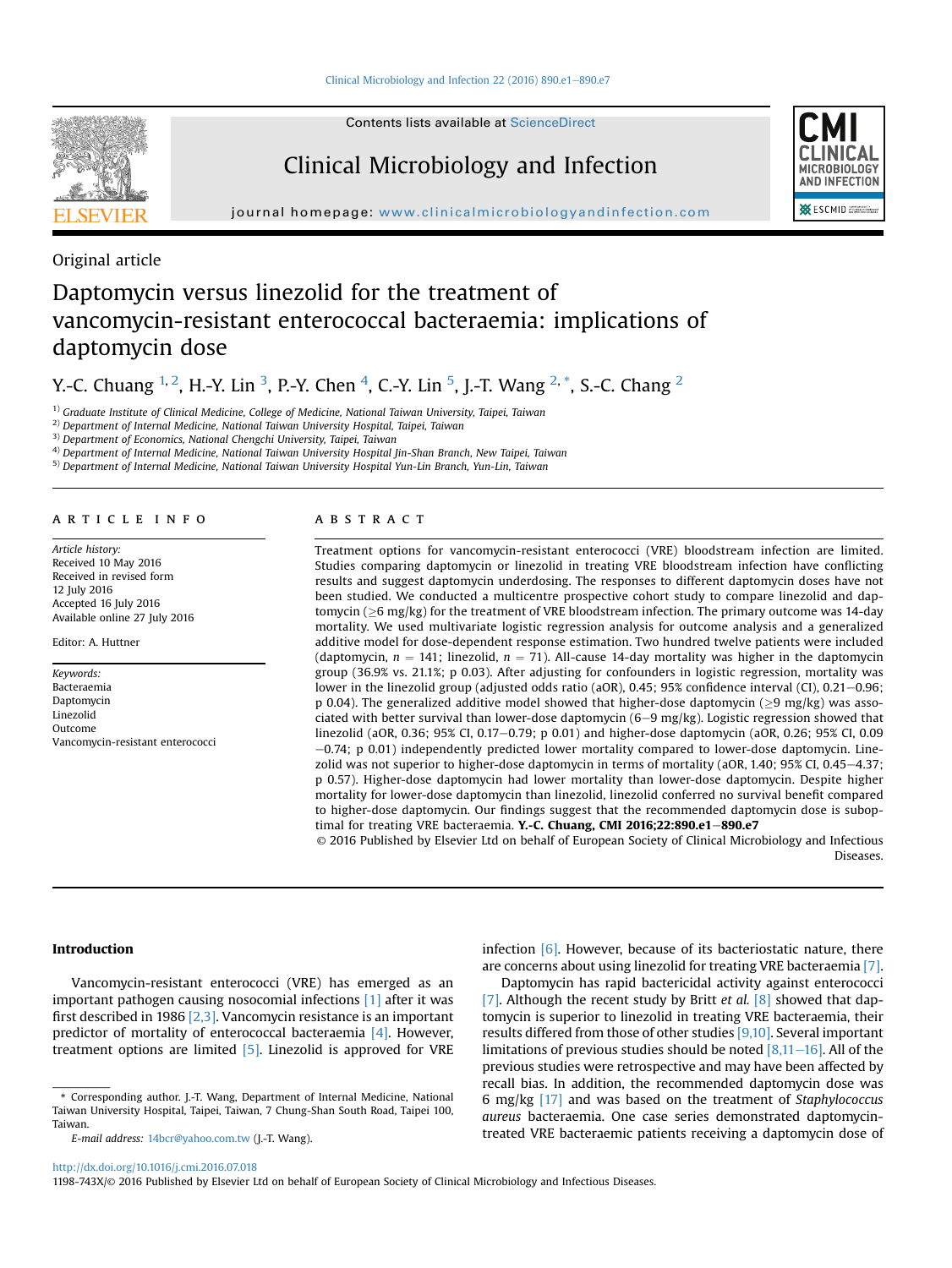>6 mg/kg had a better outcome than those receiving a lower dose [ $18$ ]. The daptomycin dose has varied widely in previous studies [\[19\]](#page-5-0). Because daptomycin exhibits concentration-dependent bacterial killing, underdosing may lead to underestimation of the efficacy of daptomycin [\[19\].](#page-5-0) However, it is unclear whether the dose differences can explain the conflicting results. To our knowledge, the responses to different doses of daptomycin have not been studied in patients who received daptomycin at a dose  $>6$  mg/kg.

The primary aim of this multicentre prospective cohort study was to examine whether daptomycin at a dose  $>6$  mg/kg would be associated with a higher survival rate compared to linezolid. Our secondary aim was to analyse whether higher daptomycin dose would result in better survival outcomes.

### Methods

## Hospital setting and patients

The study was conducted at the National Taiwan University Hospital (NTUH), a 2200-bed medical centre located in Taipei City and NTUH Yun-Lin Branch, a 600-bed teaching hospital in Yun-Lin county. The study was approved by the research ethics committee of the NTUH (NTUH 201011023RB). The informed consent process was waived by the ethics committee.

We used a previously collected database originally designed to follow VRE bacteraemic patients. Patients with VRE bacteraemiawere enrolled prospectively from January 2010 through July 2015. Patients were identified through computer-generated daily microbiology reports. The patientswho had blood culture reports of VRE onweekends or holidays were followed from the nearest workday. VRE bacteraemia was defined as the growth of VRE in one or more blood culture from a patient with fever (body temperature  $>38^{\circ}$ C). If the patient had multiple episodes of VRE bacteraemia during the study period, only the first episode was included. Patients who had VRE bacteraemia and were prescribed parenteral daptomycin or linezolid were included. The decision about which drug to use and the dose for each patient was made by the primary care physician. There were no local guidelines for using a higher dose of daptomycin for the treatment of more severe infection. If a patient initially received daptomycin but this was later changed to linezolid, that patient was placed into the daptomycin group, and vice versa. Patients who were younger than 18 years of age, who were not admitted to hospital, who received<6 mg/ kg of daptomycin or who received daptomycin and linezolid in combination were excluded.

## Microbiologic studies and antimicrobial susceptibility testing

Blood cultures were processed by the clinical microbiology laboratory. VRE was identified using the VITEK-2 identification system (bioMerieux, Marcy l'Etoile, France). Vancomycin resistance was defined as an enterococcus isolate with a minimum inhibitory concentration (MIC) of vancomycin of  $\geq$ 32 mg/L. The blood isolates were preserved for subsequent microbiologic characterization. The MICs of linezolid and daptomycin against enterococci were determined using the broth microdilution method and interpreted according to the Clinical and Laboratory Standards Institute [\[20\].](#page-5-0)

#### Clinical data collection and definitions

We prospectively followed the patients daily by reviewing the electronic medical records and recorded the patients' demographic data, underlying diseases and sites of infection. The sites of primary infection were identified according to the definitions of the US Centers for Disease Control and Prevention [\[21\].](#page-5-0) If no infectious focus of bacteraemia could be identified, the bacteraemia was classified as primary bacteraemia. The Charlson comorbidity index was used to adjust for underlying conditions [\[22\]](#page-5-0). Bacteraemia severity was assessed using the Pitt bacteraemia score at the onset of bacteraemia [\[23\]](#page-5-0).

Bacteraemia onset was defined as the day when the VRE-positive sample for blood culture was drawn. The daptomycin dose was calculated according to the subject's actual body weight. Use of immunosuppressive agents was defined as the receipt of antineoplastic drugs, cyclophosphamide or other immunosuppressive agents within 6 weeks, or as receipt of prednisolone at a dosage of  $>$ 20 mg daily for  $>$ 2 weeks or 30 mg daily for  $>$ 1 week before onset of bacteraemia. Thrombocytopaenia was defined as a platelet count  $<$ 80 000/ $\mu$ L. We recommended that the creatine phosphokinase (CPK) level be measured at least once a week during daptomycin treatment [\[24\]](#page-5-0) and if symptomatic in either group of patients. Elevated CPK was defined as CPK higher than the upper limit of normal. High elevation of CPK was defined as CPK more than tenfold the upper limit of normal. Creatinine clearance was estimated using Cockcroft-Gault equation [\[25,26\]](#page-5-0). Augmented renal clearance (ARC) was defined as creatinine clearance  $\geq$ 130 (mL/min/1.73 m<sup>2</sup>) [\[26\].](#page-5-0) The primary outcome was all-cause in-hospital 14-day mortality after the onset of VRE bacteraemia. Secondary outcomes included infection-related mortality, adverse events such as thrombocytopaenia and elevated CPK. Infection-related mortality was defined as death within 14 days after onset of VRE bacteraemiawithout another explanation and without resolution of infection symptoms or signs, or persistent VRE bacteraemia before death.

### Statistical analysis

The mean and SD were calculated for continuous variables and percentages for categorical variables. Student's t test and Fisher's exact test were used to compare continuous and categorical variables, respectively, between two groups. Multivariate logistic regression was used for outcome analysis. Variables with  $p \le 0.2$  in the univariate regression were included in the multivariate analysis. Multivariable models were developed by backward stepwise minimizing Akaike's information criterion (AIC) [\[27\]](#page-5-0). After stepwise AIC selection, only variables with  $p \le 0.05$  were considered significant and were retained in the final multivariate prediction model. The dose-response relationship between the daptomycin dose and mortality was estimated using the generalized additive model (GAM) [ $28$ ]. Propensity score–matched analyses were performed as sensitivity analysis [\[29\].](#page-5-0) Stata 14 (StataCorp, College Station, TX, USA) was used. Two-sided p values of  $\leq$ 0.05 were considered significant.

## Results

Two hundred twelve patients were enrolled in 2010-2015 ([Fig. 1\)](#page-2-0). All patients had vancomycin-resistant Enterococcus faecium infection, and three had vancomycin-resistant Enterococcus faecalis coinfection. The mean (SD) age of the study cohort was 65.1 (17.1) years, and Pitt bacteraemia score was 3.7 (2.8) points. One hundred twenty-three patients (58%) were men, and 89 (42.0%) used an immunosuppressive agent [\(Table 1\)](#page-3-0). Linezolid and daptomycin MICs were available in 177 VRE isolates. No linezolid resistance was found in VRE isolated from patients receiving linezolid treatment, but two VRE isolates from patients receiving daptomycin showed daptomycin resistance.

Five of the 141 daptomycin-treated patients had changed to linezolid treatment because of a lack of improvement (five patients had microbiology-documented failure and persistent VRE bacteraemia under daptomycin treatment). Seven of the 71 linezolidtreated patients had changed to daptomycin treatment (four due to thrombocytopaenia, one due to suspicious linezolid-related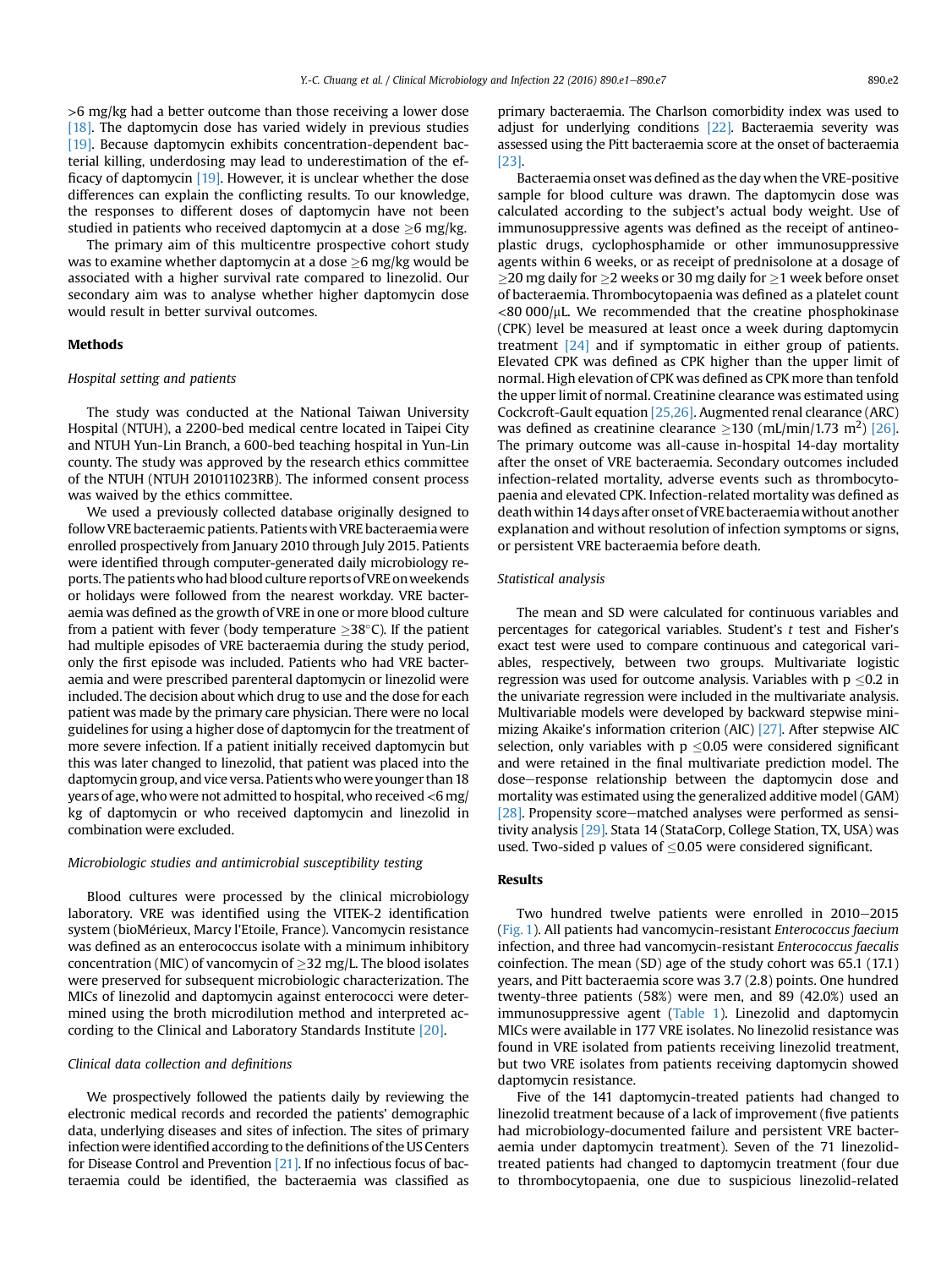<span id="page-2-0"></span>

Fig. 1. Flow diagram illustrating selection of study patients.

abnormal liver function and two due to clinical suspected poor response).

The patients' baseline characteristics differed between the daptomycin and linezolid groups ([Table 1](#page-3-0)). Although the Pitt bacteraemia score, the Charlson score and the time to effective antimicrobial therapy did not differ between the daptomycin and linezolid groups, the daptomycin group had a higher all-cause 14 day mortality (36.9% vs. 21.1%; p 0.03) and infection-related mortality (38.3% vs. 21.1%; p 0.01). The daptomycin group also had a trend towards higher all-cause 28-day mortality and all-cause inhospital mortality (p 0.15 and p 0.18, respectively). There was no significant elevation of CPK or thrombocytopaenia differences between the daptomycin and linezolid groups (p 0.78 and p 0.30, respectively) [\(Table 1](#page-3-0)). One patient in the linezolid group had elevated CPK after antimicrobial therapy was changed to daptomycin. Only one patient, who was in the lower-dose daptomycin group, had high CPK elevation.

## Mortality analysis

In the univariate analysis, significant variables associated with all-cause 14-day mortality were daptomycin use, bacteraemia severity (indicated by the Pitt bacteraemia score and thrombocytopaenia), catheter-related infection and steroid use. After considering the above covariates as well as those variables in the univariate analysis with  $p < 0.2$  in the multivariate stepwise logistic regression analysis, linezolid use predicted lower all-cause 14-day mortality compared to daptomycin (adjusted odds ratio (aOR), 0.45; 95% confidence interval (CI), 0.21-0.96; p 0.04) [\(Table 2\)](#page-4-0). Linezolid use also predicted lower infection-related mortality compared to daptomycin (aOR, 0.46; 95% CI, 0.22-0.96; p 0.04).

## Association between daptomycin dose and mortality

Among daptomycin-treated patients, higher-dose daptomycin (per 1 mg/kg) was significantly associated with lower all-cause 14day mortality (odds ratio, 0.76; 95% CI, 0.59–0.98; p 0.03). The GAM was used to determine the dose–response relationship between the daptomycin dose and mortality; it showed lower mortality in patients who received higher-dose daptomycin (Supplementary Fig. 1). Using the GAM results, a daptomycin dose of  $\geq$ 9 mg/kg was selected as the cutoff between the lower and higher doses (Supplementary Fig. 1).

There was no significant difference of the patients' baseline characteristics and disease severity between the lower-dose and higher-dose daptomycin-treated patients, except that the lowerdose group weighed more  $(59.6 \text{ kg} \text{ vs. } 52.3 \text{ kg}; \text{ p} < 0.001)$ (Supplementary Table 1). Fifteen (21.3%) linezolid-treated patients died, eight (23.5%) of 34 higher-dose daptomycin-treated patients died and 44 (41.1%) of 107 lower-dose daptomycin-treated patients had 14-day mortality (p 0.01). In the univariate analysis, compared to daptomycin dose 6 to 9 mg/kg, both daptomycin dose  $\geq$ 9 mg/kg (odds ratio,  $0.44$ ;  $95\%$  CI,  $0.18-1.06$ ; p  $0.07$ ) and linezolid (odds ratio, 0.38; 95% CI, 0.19-0.76; p 0.006) were associated with lower all-cause 14-day mortality. In the multivariate logistic regression analysis, linezolid use (aOR, 0.36; 95% CI, 0.17 $-0.79$ ; p 0.01) and higher-dose daptomycin (aOR, 0.26; 95% CI, 0.09-0.74; p 0.01) predicted lower 14-day mortality compared to lower-dose daptomycin. Compared to higher-dose daptomycin, linezolid conferred no survival benefit (aOR, 1.40; 95% CI, 0.45-4.37; p 0.57).

# Sensitivity analysis

Multivariate logistic regression was used to identify independent variables associated with the choice of linezolid rather than daptomycin for subsequent propensity score matching analysis. Factors associated with linezolid use were underlying cerebral vascular disease (aOR, 2.28; p 0.05), heavier body weight (aOR, 1.04; p 0.007) and no leukopenia (aOR, 5.4; p 0.001). Using propensity score matching, we matched 66 pairs of patients provided linezolid or daptomycin to treat VRE bacteraemia. After matching, the potential prognostic factors and severity of illness did not differ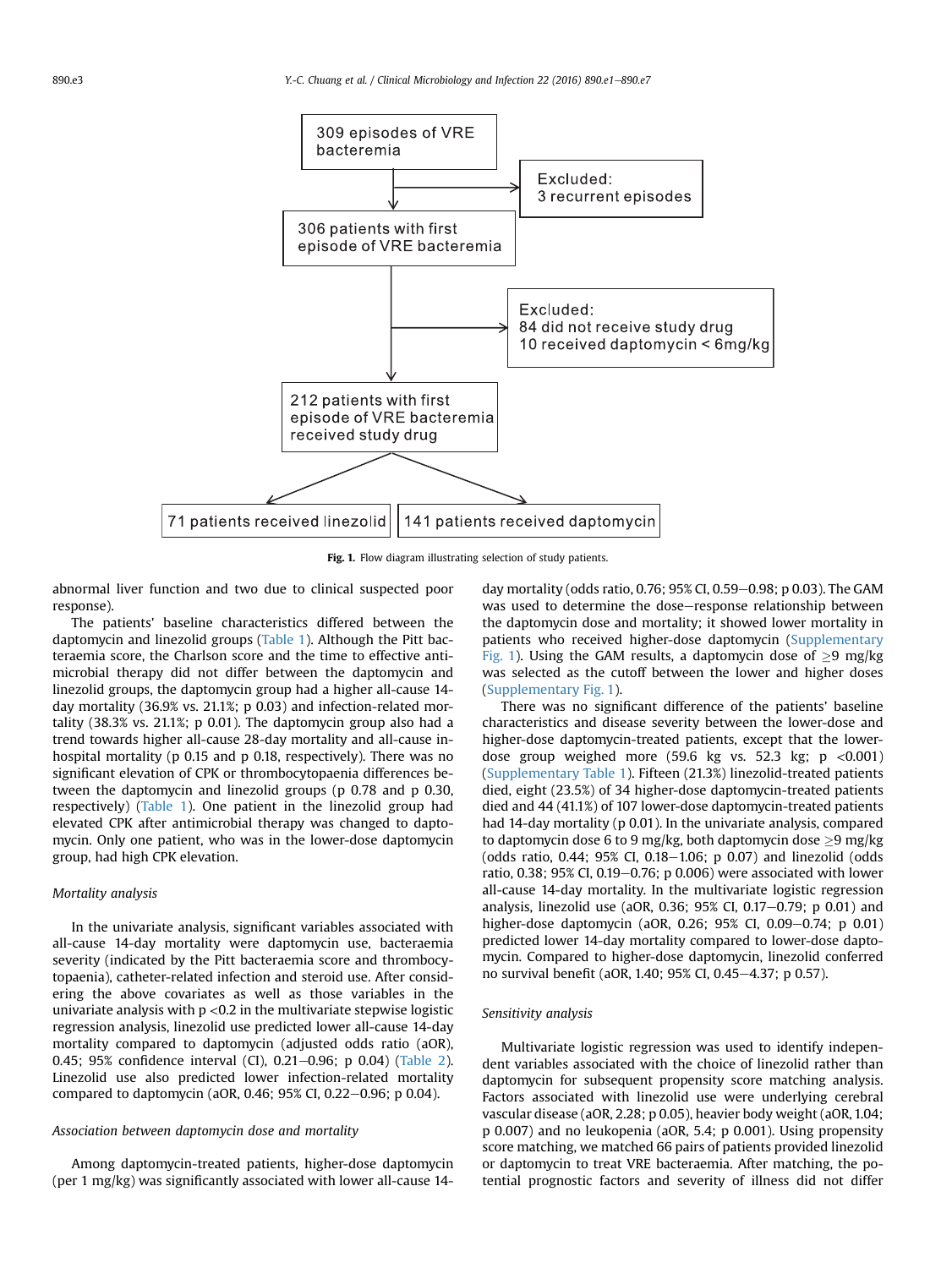### <span id="page-3-0"></span>Table 1

Demographics and clinical characteristics of patients with vancomycin-resistant enterococcal bacteraemia

| Characteristic <sup>a</sup>                        | Daptomycin $(n = 141)$ | Linezolid $(n = 71)$ | p       |
|----------------------------------------------------|------------------------|----------------------|---------|
| Demographics                                       |                        |                      |         |
| Age, y                                             | 64.4 (17.9)            | 66.6 (15.5)          | 0.40    |
| Male                                               | 78 (55.3)              | 45 (63.4)            | 0.30    |
| Body weight, kg                                    | 57.9 (11.2)            | 61.6(14.0)           | 0.04    |
| Days of prior hospitalization                      | 33.1 (32.2)            | 32.0 (35.2)          | 0.82    |
| Underlying condition                               |                        |                      |         |
| Charlson score                                     | 2.9(2.5)               | 4.0(2.5)             | 0.77    |
| Congestive heart failure                           | 8(5.7)                 | 9(12.7)              | 0.10    |
| Cerebrovascular disease                            | 16(11.3)               | 15(21.1)             | 0.07    |
| Autoimmune disease                                 | 4(2.8)                 | 1(1.4)               | 0.67    |
| Liver cirrhosis                                    | 25 (17.7)              | 19 (26.8)            | 0.15    |
| Diabetes mellitus                                  | 43 (30.5)              | 26 (36.6)            | 0.44    |
| Chronic kidney disease                             | 43 (30/5)              | 25(35.2)             | 0.53    |
| Malignancy                                         | 77 (54.6)              | 26 (36.6)            | 0.01    |
| Use of immunosuppressive agents                    | 66 (46.8)              | 23 (32.4)            | 0.06    |
| Steroid                                            | 22(15.6)               | 10(14.1)             | 0.84    |
| Chemotherapy                                       | 51 (36.2)              | 14 (19.7)            | 0.02    |
| Infection focus                                    |                        |                      |         |
| Primary bacteraemia                                | 95 (67.4)              | 38 (53.5)            | 0.05    |
| Catheter-related infection                         | 12(8.5)                | 9(12.7)              | 0.34    |
| Urinary tract infection                            | 21 (14.9)              | 12(16.9)             | 0.69    |
| Intra-abdominal infection                          | 11(7.8)                | 7(9.9)               | 0.61    |
| Surgical site infection                            | 5(3.6)                 | 5(7.0)               | 0.31    |
| Clinical characteristic                            |                        |                      |         |
| White blood cell count $(\times 10^3/\mu L)$       | 11.5(13.2)             | 13.3(8.7)            | 0.30    |
| Leukopenia (<4000/ $\mu$ L)                        | 40 (28.4)              |                      | < 0.001 |
| Platelet count ( $\times 10^3/\mu L$ )             |                        | 5(7.0)               | 0.01    |
| Thrombocytopaenia (<80 000/µL)                     | 120.1 (109.0)          | 163.9 (128.1)        | 0.002   |
|                                                    | 72(51.1)               | 20(28.2)             | 0.37    |
| Creatinine clearance (mL/min/1.73 m <sup>2</sup> ) | 34.9 (26.9)            | 31.5 (24.5)          |         |
| Ventilator use                                     | 60 (42.6)              | 34 (47.9)            | 0.47    |
| Pitt bacteraemia score                             | 3.6(3.0)               | 3.8(2.5)             | 0.65    |
| Pitt bacteraemia score >3                          | 76 (55.1)              | 47 (66.2)            | 0.14    |
| Days to effective antimicrobial therapy            | 3.2(1.9)               | 3.1(2.5)             | 0.56    |
| Antibiotics dose (mg/kg or mg every 12 hours)      | 7.9(1.4)               | 600                  |         |
| Outcome                                            |                        |                      |         |
| All-cause in-hospital mortality                    | 90(63.8)               | 38 (53.5)            | 0.18    |
| All-cause 28 d mortality                           | 69(48.9)               | 27 (38.0)            | 0.15    |
| All-cause 14 d mortality                           | 52 (36.9)              | 15(21.1)             | 0.03    |
| Infection-related mortality                        | 54 (38.3)              | 15(21.1)             | 0.01    |
| Switch to other group                              | 5(3.6)                 | 7(9.9)               | 0.11    |
| Lack of improvement                                | 5(3.6)                 | 2(2.8)               | 0.99    |
| Adverse event                                      | 0(0)                   | 5(7.0)               | 0.004   |
| Elevated creatinine kinase                         | 10(7.1)                | 4(5.6)               | 0.78    |
| Thrombocytopaenia <sup>b</sup>                     | 16(23.2)               | 17 (33.3)            | 0.30    |

<sup>a</sup> Data are mean (SD) for continuous variables and  $n$  (%) for categorical variables, with two-tailed Student's t test used for the former and Fisher's exact test for the latter. **b** Among patients who were nonthrombocytopenic before treatment.

significantly between the two groups. The propensity scores were 0.381 for daptomycin and 0.385 for linezolid (p 0.58).

Of the 66 pairs of patients included in the propensity score matching analysis, 13 (19.7%) linezolid-treated patients died, 3 (25%) of 12 higher-dose daptomycin-treated patients died, and 24 (44.4%) of 54 lower-dose daptomycin-treated patients died. Linezolid treatment independently predicted lower mortality compared to daptomycin in the matched cohort (aOR, 0.39; 95% CI,  $0.18-0.85$ ; p  $0.02$ ). Linezolid use independently predicted lower mortality compared to lower-dose daptomycin in the matched patients (aOR, 0.34; 95% CI, 0.14 $-$ 0.79; p 0.01). Linezolid treatment was not significantly superior to higher-dose daptomycin in terms of mortality (aOR, 0.98; 95% CI, 0.14–7.03; p 0.99) in the matched cohort.

# Discussion

We found a dose-dependent clinical response of daptomycin. Mortality was lower in patients treated with the higher dose compared to the lower dose of daptomycin. Although all daptomycin-treated patients received  $\geq 6$  mg/kg daptomycin, this group experienced worse clinical outcomes than the linezolid group. Mortality was higher in the group treated with lower-dose daptomycin  $(6-9 \text{ mg/kg})$  than in the linezolid-treated group. However, there was no difference in survival between the higherdose daptomycin-treated group ( $\geq$ 9 mg/kg) and the linezolidtreated group. These findings suggest that the currently recommended daptomycin dose might be suboptimal for the treatment of VRE bacteraemia.

Since 2009, several studies have discussed the effectiveness of daptomycin in treating VRE bacteraemia  $[8,11-16]$  $[8,11-16]$  $[8,11-16]$ , although the results are conflicting  $[8-10,19]$  $[8-10,19]$ . One possible explanation for the conflicting results relates to the daptomycin and linezolid doses. Daptomycin exhibits rapid concentration-dependent bactericidal activity in vitro against Gram-positive organisms, including enterococci [\[30\]](#page-5-0). A daptomycin dose of  $\leq$ 8 mg/kg might not induce sustained bactericidal activity, whereas  $\geq$ 10 mg/kg does [\[31\]](#page-5-0). A previous case series noted better outcomes for patients provided daptomycin at a dose of  $>6$  mg/kg [\[18\].](#page-5-0) The daptomycin dose has varied widely in previous studies  $(3.4-10.4 \text{ mg/kg})$  [\[13,16,32,33\].](#page-5-0) Some patients may have been underdosed. By contrast, the median daptomycin dose used in the study by Britt et al.  $[8]$  was 5.93 mg/kg (interquartile range,  $5.33-6.10$  mg/kg) which is more consisted to the recommended dose of 6 mg/kg. We used a minimum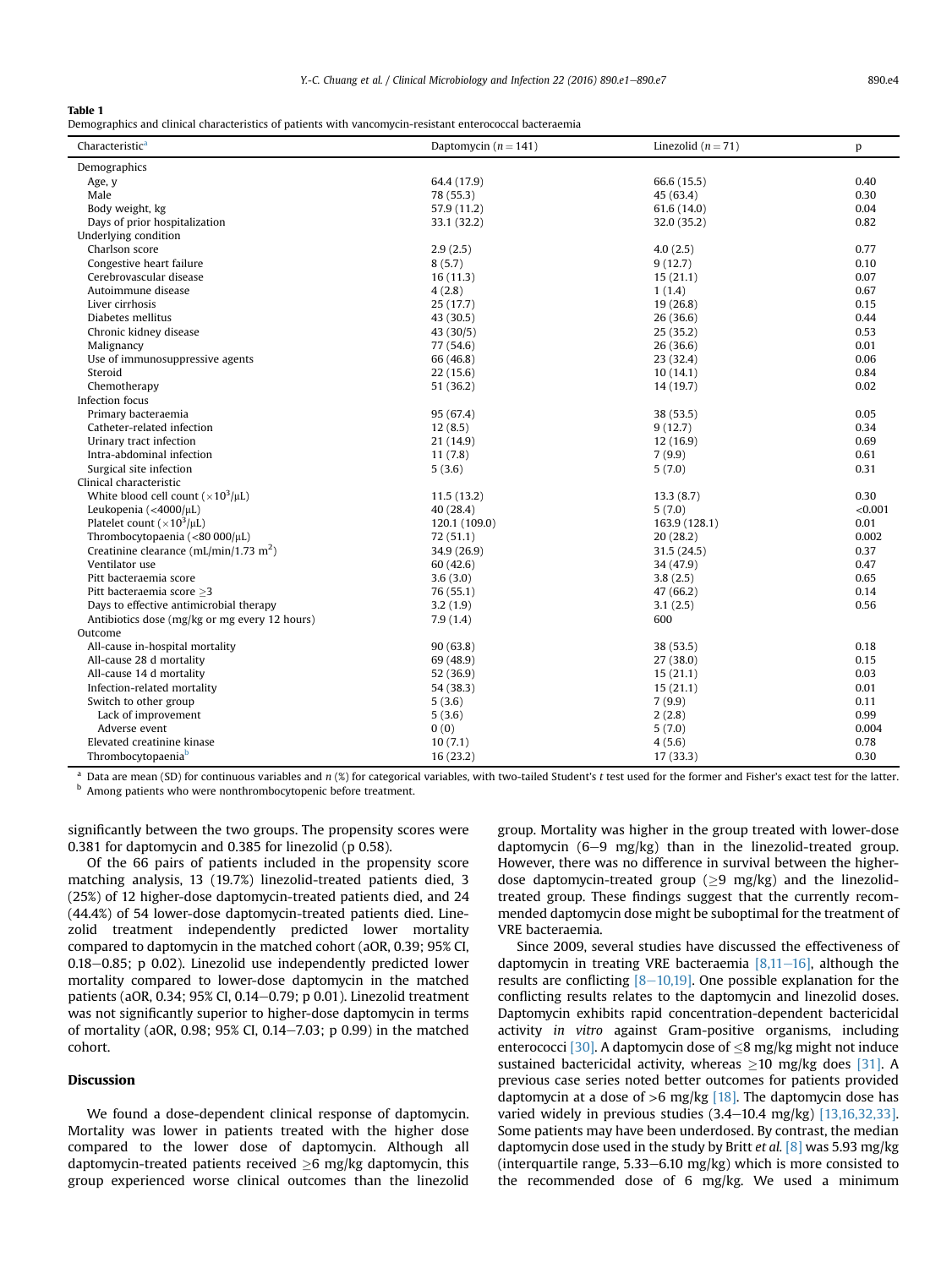#### <span id="page-4-0"></span>Table 2

Logistic regression analysis of the associated with 14-day mortality

| Characteristic                                         | Univariate                |         | Multivariate <sup>a</sup>    |         |  |
|--------------------------------------------------------|---------------------------|---------|------------------------------|---------|--|
|                                                        | Crude odds ratio (95% CI) | p       | Adjusted odds ratio (95% CI) | p       |  |
| Demographics                                           |                           |         |                              |         |  |
| Age                                                    | $1.01(0.99 - 1.03)$       | 0.29    |                              |         |  |
| Male                                                   | $1.01(0.56 - 1.82)$       | 0.97    |                              |         |  |
| Body weight                                            | $1.01(0.99 - 1.04)$       | 0.21    |                              |         |  |
| Days of prior hospitalization                          | $1.00(0.99 - 1.01)$       | 0.97    |                              |         |  |
| Underlying condition                                   |                           |         |                              |         |  |
| Charlson score                                         | $1.04(0.93 - 1.16)$       | 0.53    |                              |         |  |
| Congestive heart failure                               | $0.64(0.20 - 2.06)$       | 0.46    |                              |         |  |
| Cerebrovascular disease                                | $1.04(0.46 - 2.34)$       | 0.93    |                              |         |  |
| Autoimmune disease                                     | $1.46(0.24 - 8.93)$       | 0.68    |                              |         |  |
| Liver cirrhosis                                        | $1.01(0.50 - 2.07)$       | 0.97    |                              |         |  |
| Diabetes mellitus                                      | $1.02(0.55 - 1.89)$       | 0.95    |                              |         |  |
| Chronic kidney disease                                 | $1.16(0.63 - 2.15)$       | 0.63    |                              |         |  |
| Malignancy                                             | $1.04(0.58 - 1.86)$       | 0.90    |                              |         |  |
| Use of immunosuppressive agents                        | $1.69(0.94 - 3.03)$       | 0.08    |                              |         |  |
| Steroid                                                | $4.02(1.84 - 8.76)$       | < 0.001 | $3.43(1.42 - 8.31)$          | 0.006   |  |
| Chemotherapy                                           | $1.16(0.62 - 2.16)$       | 0.64    |                              |         |  |
| Infection source                                       |                           |         |                              |         |  |
| Primary bacteraemia                                    | $0.83(0.46 - 1.50)$       | 0.54    |                              |         |  |
| Catheter-related infection                             | $2.65(1.07 - 6.60)$       | 0.04    |                              |         |  |
| Urinary tract infection                                | $1.50(0.70 - 3.24)$       | 0.30    |                              |         |  |
| Intra-abdominal infection                              | $0.59(0.19 - 1.88)$       | 0.38    |                              |         |  |
| Surgical site infection                                | $0.53(0.11 - 2.55)$       | 0.43    |                              |         |  |
| Clinical characteristic                                |                           |         |                              |         |  |
| White blood cell count ( $\times 10^3/\mu L$ )         | $1.02(0.99 - 1.04)$       | 0.15    |                              |         |  |
| Leukopenia $(4000/\mu L)$                              | $0.97(0.48 - 1.98)$       | 0.94    |                              |         |  |
| Platelet count ( $\times 10^4/\mu L$ )                 | $0.93(0.90 - 0.97)$       | < 0.001 | $0.94(0.91 - 0.98)$          | 0.002   |  |
| Thrombocytopaenia (<80 000/µL)                         | $2.65(1.46 - 4.80)$       | 0.001   |                              |         |  |
| Ventilator use                                         | $1.22(0.68 - 2.19)$       | 0.50    |                              |         |  |
| Pitt bacteraemia score                                 | $1.26(1.13 - 1.41)$       | < 0.001 | $1.27(1.13 - 1.43)$          | < 0.001 |  |
| Pitt bacteraemia score >3                              | $3.24(1.67 - 6.29)$       | 0.001   |                              |         |  |
| Days to initiate effective antimicrobial therapy       | $0.89(0.77 - 1.03)$       | 0.11    |                              |         |  |
| Linezolid vs. daptomycin                               | $0.46(0.24 - 0.89)$       | 0.02    | $0.45(0.21-0.96)^{b}$        | 0.04    |  |
| Reference: daptomycin use, dose 6-9 mg/kg <sup>a</sup> |                           |         |                              |         |  |
| Daptomycin use, dose $>9$ mg/kg                        | $0.44(0.18 - 1.06)$       | 0.07    | $0.26(0.09 - 0.74)$          | 0.01    |  |
| Linezolid use                                          | $0.38(0.19 - 0.76)$       | 0.006   | $0.36(0.17 - 0.79)$          | 0.01    |  |

<sup>a</sup> Multivariate logistic regression model, with daptomycin dose considered in the model:  $n = 212$ , Nagelkerke/Cragg and Uhler's  $R<sup>2</sup> = 0.318$ , deviance goodness-of-fit (GOF) test, p 0.33 > 0.05; Hosmer and Lemeshow GOF test, p 0.12 > 0.05; estimated area under the ROC curve = 0.79. b If daptomycin dose was not considered in the model.

daptomycin dose of 6 mg/kg, and the linezolid group had better clinical outcomes on average. The higher-dose daptomycin group  $(>9 \text{ mg/kg})$  had a similar outcome or trend towards a better outcome compared to linezolid treatment.

In addition, although linezolid 600 mg every 12 hours was used in our study and the study by Britt et al.  $[8]$ , Cai et al.  $[34]$  showed that the inhibitory activity was lower in heavier patients  $(>80 \text{ kg})$ and recommended adjusting the dose by body weight to 10 mg/kg. In the linezolid-treated group in our study, only five patients weighed >80 kg. Body weight seemed to be higher in the study by Britt et al. compared to our linezolid-treated group (mean body mass index, 25.5 and 23.3  $\text{kg/m}^2$ , respectively). Therefore, the clinical effectiveness of linezolid might have been lower in heavier patients in the study by Britt et al.

All of the VRE bacteraemia treatment studies were retrospective cohort studies. The study by Britt et al.  $[8]$  is important because it included the largest sample size and had a relatively good design. However, the study by Britt et al. differed from the other studies. For example, the reported Charlson score was 9 in the study by Britt et al., which was higher than the scores of 4 to 5 in other studies [\[15,32,35,36\].](#page-5-0) The length of hospital stay before bacteraemia was only 5 days in the study by Britt et al., which was shorter than the 18 to 30 days in other studies [\[13,32,36\].](#page-5-0) The large differences in patient characteristics between the study by Britt et al. and other studies might reflect heterogeneity between studies, which makes it difficult to make direct comparisons. In addition, the study by Britt et al. is limited by the patients enrolled being nearly all male, as the study was based in American Veterans Association medical centres and contained relatively few transplant recipients; therefore, the result is not likely to be generalized to all medical centres [\[37\].](#page-6-0)

Higher-dose daptomycin is used to treat Gram-positive and enterococcal infections, and it is generally safe  $[38-40]$  $[38-40]$  $[38-40]$ . In our study, two (5.9%) of the higher-dose daptomycin-treated and eight (7.4%) of the lower-dose-treated patients exhibited an elevated CPK level (p 0.99). Although an elevated CPK level might relate more to the dosing interval rather than the peak daptomycin concentration [\[41\],](#page-6-0) and although a prior study also demonstrated that a higher daptomycin dose (>8 mg/kg) did not correlate with the highest observed CPK level  $[40]$ , a report has demonstrated that higherdose daptomycin might cause a higher percentage of patients to exhibit elevated CPK level [\[24\].](#page-5-0) Therefore, we suggest that higherdose daptomycin be used in the treatment of VRE bacteraemia, but the CPK level should be monitored closely until sufficient experience proves that higher-dose daptomycin is as safe as the lower dose.

Daptomycin is cleared by the kidneys, and patients with ARC might eliminate certain antibiotics more quickly. However, because therapeutic drug monitoring was not performed, we do not know whether ARC affected the initial  $C_{\text{max}}$  of daptomycin and affected mortality. We analysed the creatinine clearance (mL/min/1.73  $m<sup>2</sup>$ ) and the association of all-cause 14-day mortality. The mean (SD)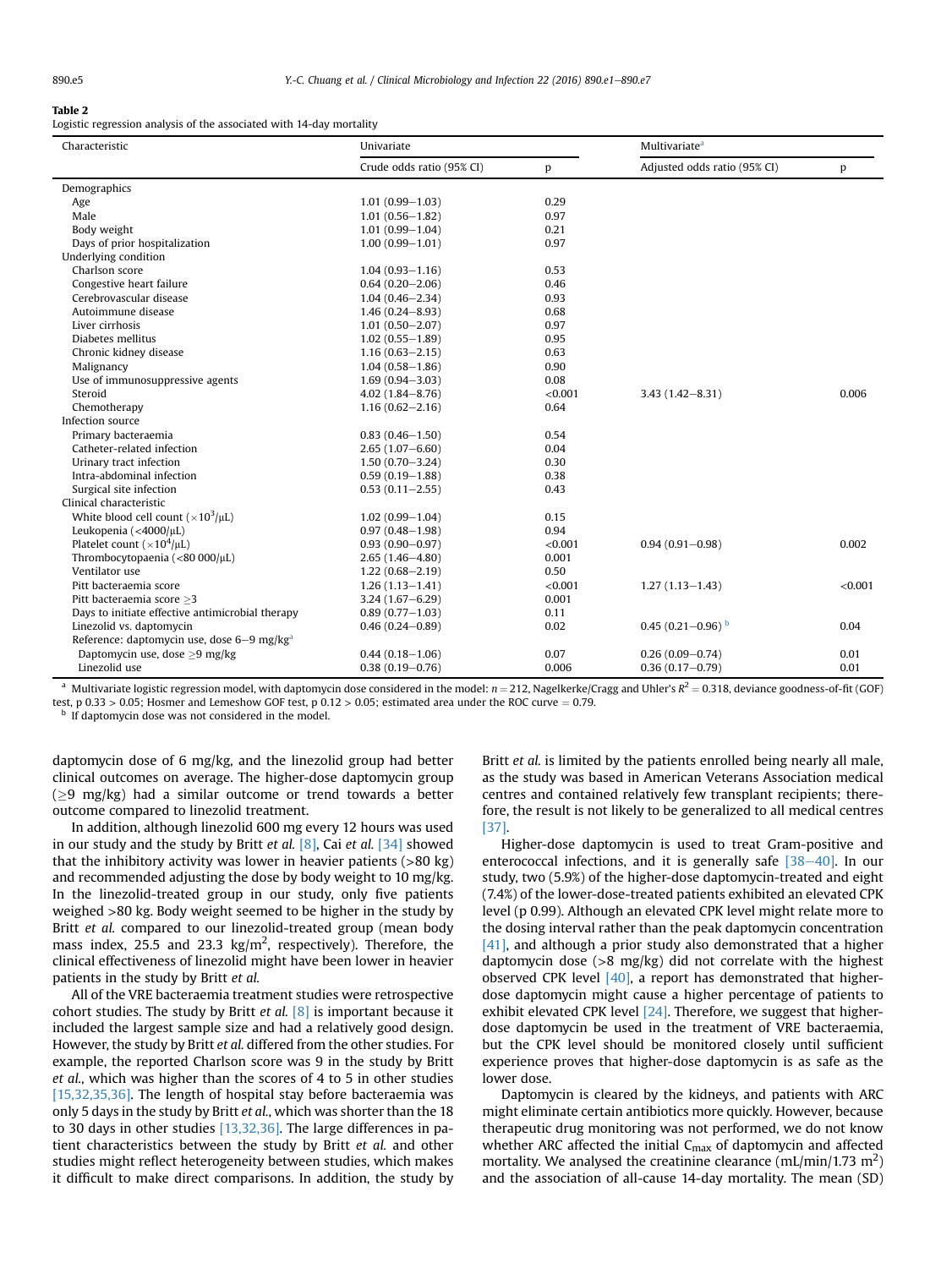<span id="page-5-0"></span>creatinine clearance of the survival group was 36.2 (28.0) and of the mortality group was 28.7 (20.8) (p 0.05). Only one patient with ARC, who was in the lower-dose daptomycin group, did not have 14-day mortality. We therefore cannot demonstrate that ARC was associated with higher 14-day mortality. Renal clearance was more likely to be an indicator of underlying morbidity; better renal clearance is associated with good clinical outcome, though this variable was not significant in our multivariate analysis.

This study has several limitations. Firstly, because there was no therapeutic drug monitoring of daptomycin, we were unable to show that a better pharmacodynamic parameter (peak/MIC or 24 hour area under the curve/MIC) is associated with better outcome. Secondly, although the multivariate regression approach and propensity score matching showed consistent results, there may have been unmeasured confounders not examined in our study. Thirdly, this was an observational study, and the follow-up bacterial culture was dependent on the primary care physician; therefore, we could not evaluate differences in the microbiologic responses between daptomycin and linezolid treatment of VRE bacteraemia. Finally, the higher-dose cutoff was chosen using the statistical approach and should be validated in further clinical studies.

In conclusion, daptomycin displays a dose-dependent clinical response. Higher-dose daptomycin was associated with better survival than lower-dose daptomycin. Although the lower-dose daptomycin group  $(6-9 \text{ mg/kg})$  had worse clinical outcome than the linezolid group, the linezolid group had no survival benefit compared to the higher-dose daptomycin group ( $\geq$ 9 mg/kg). Further studies are needed to determine the adequate daptomycin dose for treating VRE bacteraemia. Larger randomized control trials with higher-dose daptomycin are needed to compare the efficacy of daptomycin and linezolid in treating VRE bacteraemia.

## Acknowledgement

The authors thank the Third Core Facility, National Taiwan University Hospital, for technical assistance and facility support.

## Transparency Declaration

This study was partially supported by the Ministry of Science and Technology, Taiwan (104-2314-B-002 -103 -MY3, 104-2314-B-002 -109 -MY3 and 103-2410-H-004 -014), and the National Taiwan University Hospital (NTUH.100-001739). All authors report no conflicts of interest relevant to this article.

#### Appendix A. Supplementary data

Supplementary data related to this article can be found at [http://](http://dx.doi.org/10.1016/j.cmi.2016.07.018) [dx.doi.org/10.1016/j.cmi.2016.07.018](http://dx.doi.org/10.1016/j.cmi.2016.07.018).

#### References

- [1] [Murray BE. Vancomycin-resistant enterococcal infections. N Engl J Med](http://refhub.elsevier.com/S1198-743X(16)30242-7/sref1) 2000;342;710-[21](http://refhub.elsevier.com/S1198-743X(16)30242-7/sref1).
- [2] [Leclercq R, Derlot E, Duval J, Courvalin P. Plasmid-mediated resistance to](http://refhub.elsevier.com/S1198-743X(16)30242-7/sref2) [vancomycin and teicoplanin in](http://refhub.elsevier.com/S1198-743X(16)30242-7/sref2) Enterococcus faecium. N Engl J Med 1988;319:  $157 - 61$  $157 - 61$  $157 - 61$ .
- [3] [Uttley AH, Collins CH, Naidoo J, George RC. Vancomycin-resistant enterococci.](http://refhub.elsevier.com/S1198-743X(16)30242-7/sref3) [Lancet 1988;1\(8575](http://refhub.elsevier.com/S1198-743X(16)30242-7/sref3)-[6\):57](http://refhub.elsevier.com/S1198-743X(16)30242-7/sref3)-[8.](http://refhub.elsevier.com/S1198-743X(16)30242-7/sref3)
- [4] [DiazGranados CA, Zimmer SM, Klein M, Jernigan JA. Comparison of mortality](http://refhub.elsevier.com/S1198-743X(16)30242-7/sref4) [associated with vancomycin-resistant and vancomycin-susceptible entero](http://refhub.elsevier.com/S1198-743X(16)30242-7/sref4)[coccal bloodstream infections: a meta-analysis. Clin Infect Dis 2005;41:](http://refhub.elsevier.com/S1198-743X(16)30242-7/sref4)  $327 - 33.$  $327 - 33.$  $327 - 33.$  $327 - 33.$
- [5] [Wang JL, Hsueh PR. Therapeutic options for infections due to vancomycin](http://refhub.elsevier.com/S1198-743X(16)30242-7/sref5)[resistant enterococci. Expert Opin Pharmacother 2009;10:785](http://refhub.elsevier.com/S1198-743X(16)30242-7/sref5)-[96](http://refhub.elsevier.com/S1198-743X(16)30242-7/sref5).
- [6] Moellering RC. Linezolid: the fi[rst oxazolidinone antimicrobial. Ann Intern](http://refhub.elsevier.com/S1198-743X(16)30242-7/sref6) Med 2003:138:135-[42](http://refhub.elsevier.com/S1198-743X(16)30242-7/sref6).
- [7] [Rybak MJ, Hershberger E, Moldovan T, Grucz RG.](http://refhub.elsevier.com/S1198-743X(16)30242-7/sref7) In vitro activities of dapto[mycin, vancomycin, linezolid, and quinupristin](http://refhub.elsevier.com/S1198-743X(16)30242-7/sref7)-[dalfopristin against](http://refhub.elsevier.com/S1198-743X(16)30242-7/sref7)

[staphylococci and enterococci, including vancomycin-intermediate and](http://refhub.elsevier.com/S1198-743X(16)30242-7/sref7) [-resistant strains. Antimicrob Agents Chemother 2000;44:1062](http://refhub.elsevier.com/S1198-743X(16)30242-7/sref7)-[6.](http://refhub.elsevier.com/S1198-743X(16)30242-7/sref7)

- [8] [Britt NS, Potter EM, Patel N, Steed ME. Comparison of the effectiveness and](http://refhub.elsevier.com/S1198-743X(16)30242-7/sref8) [safety of linezolid and daptomycin in vancomycin-resistant enterococcal](http://refhub.elsevier.com/S1198-743X(16)30242-7/sref8) [bloodstream infection: a national cohort study of Veterans Affairs patients.](http://refhub.elsevier.com/S1198-743X(16)30242-7/sref8) Clin Infect Dis  $2015;61:871-8$ .
- [9] [Whang DW, Miller LG, Partain NM, McKinnell JA. Systematic review and meta](http://refhub.elsevier.com/S1198-743X(16)30242-7/sref9)[analysis of linezolid and daptomycin for treatment of vancomycin-resistant](http://refhub.elsevier.com/S1198-743X(16)30242-7/sref9) [enterococcal bloodstream infections. Antimicrob Agents Chemother](http://refhub.elsevier.com/S1198-743X(16)30242-7/sref9)  $2013:57:5013-8$
- [10] [Balli EP, Venetis CA, Miyakis S. Systematic review and meta-analysis of line](http://refhub.elsevier.com/S1198-743X(16)30242-7/sref10)[zolid versus daptomycin for treatment of vancomycin-resistant enterococcal](http://refhub.elsevier.com/S1198-743X(16)30242-7/sref10) bacteremia. Antimicrob Agents Chemother 2014:58:734-[9.](http://refhub.elsevier.com/S1198-743X(16)30242-7/sref10)
- [11] [Barbour S, Marion C, Kennedy L, Russell GB, High K. Treatment of vancomycin](http://refhub.elsevier.com/S1198-743X(16)30242-7/sref11)[resistant enterococcal bacteremia in an observational cohort of neutropenic](http://refhub.elsevier.com/S1198-743X(16)30242-7/sref11) oncology patients daptomycin versus linezolid. Infect Dis Clin Pract 2013:21:240-[6](http://refhub.elsevier.com/S1198-743X(16)30242-7/sref11).
- [12] [Crank CW, Scheetz MH, Brielmaier B, Rose WE, Patel GP, Ritchie DJ, et al.](http://refhub.elsevier.com/S1198-743X(16)30242-7/sref12) [Comparison of outcomes from daptomycin or linezolid treatment for](http://refhub.elsevier.com/S1198-743X(16)30242-7/sref12) [vancomycin-resistant enterococcal bloodstream infection: a retrospective,](http://refhub.elsevier.com/S1198-743X(16)30242-7/sref12) multicenter, cohort study. Clin Ther 2010:32:1713-[9.](http://refhub.elsevier.com/S1198-743X(16)30242-7/sref12)
- [13] [Kraft S, Mackler E, Schlickman P, Welch K, DePestel DD. Outcomes of therapy:](http://refhub.elsevier.com/S1198-743X(16)30242-7/sref13) [vancomycin-resistant enterococcal bacteremia in hematology and bone](http://refhub.elsevier.com/S1198-743X(16)30242-7/sref13) marrow transplant patients. Support Care Cancer 2011:19:1969-[74.](http://refhub.elsevier.com/S1198-743X(16)30242-7/sref13)
- [14] [Mave V, Garcia-Diaz J, Islam T, Hasbun R. Vancomycin-resistant enterococcal](http://refhub.elsevier.com/S1198-743X(16)30242-7/sref14) [bacteraemia: is daptomycin as effective as linezolid? J Antimicrob Chemother](http://refhub.elsevier.com/S1198-743X(16)30242-7/sref14)  $2009.64.175 - 80$  $2009.64.175 - 80$
- [15] [McKinnell JA, Patel M, Shirley RM, Kunz DF, Moser SA, Baddley JW. Obser](http://refhub.elsevier.com/S1198-743X(16)30242-7/sref15)[vational study of the epidemiology and outcomes of vancomycin-resistant](http://refhub.elsevier.com/S1198-743X(16)30242-7/sref15) [enterococcus bacteraemia treated with newer antimicrobial agents. Epi-](http://refhub.elsevier.com/S1198-743X(16)30242-7/sref15)demiol Infect 2011:139:1342-[50](http://refhub.elsevier.com/S1198-743X(16)30242-7/sref15).
- [16] [Twilla JD, Finch CK, Usery JB, Gelfand MS, Hudson JQ, Broyles JE. Vancomycin](http://refhub.elsevier.com/S1198-743X(16)30242-7/sref16)[resistant enterococcus bacteremia: an evaluation of treatment with linezolid](http://refhub.elsevier.com/S1198-743X(16)30242-7/sref16) [or daptomycin. J Hosp Med 2012;7:243](http://refhub.elsevier.com/S1198-743X(16)30242-7/sref16)-[8.](http://refhub.elsevier.com/S1198-743X(16)30242-7/sref16)
- [17] [Enoch DA, Bygott JM, Daly ML, Karas JA. Daptomycin. J Infect 2007;55:](http://refhub.elsevier.com/S1198-743X(16)30242-7/sref17)  $205 - 13.$  $205 - 13.$  $205 - 13.$
- [18] [Gallagher JC, Perez ME, Marino EA, LoCastro LG, Abrardo LA, MacDougall C.](http://refhub.elsevier.com/S1198-743X(16)30242-7/sref18) [Daptomycin therapy for vancomycin-resistant enterococcal bacteremia: a](http://refhub.elsevier.com/S1198-743X(16)30242-7/sref18) [retrospective case series of 30 patients. Pharmacotherapy 2009;29:792](http://refhub.elsevier.com/S1198-743X(16)30242-7/sref18)-[9.](http://refhub.elsevier.com/S1198-743X(16)30242-7/sref18)
- [19] [Chuang YC, Wang JT, Lin HY, Chang SC. Daptomycin versus linezolid for](http://refhub.elsevier.com/S1198-743X(16)30242-7/sref19) [treatment of vancomycin-resistant enterococcal bacteremia: systematic re](http://refhub.elsevier.com/S1198-743X(16)30242-7/sref19)[view and meta-analysis. BMC Infect Dis 2014;14:687.](http://refhub.elsevier.com/S1198-743X(16)30242-7/sref19)
- [20] [Clinical and Laboratory Standards Institute. Performance standards for anti](http://refhub.elsevier.com/S1198-743X(16)30242-7/sref20)[microbial susceptibility testing: 20th informational supplement. M100](http://refhub.elsevier.com/S1198-743X(16)30242-7/sref20)-[S20.](http://refhub.elsevier.com/S1198-743X(16)30242-7/sref20) [Wayne, PA: CLSI; 2010.](http://refhub.elsevier.com/S1198-743X(16)30242-7/sref20)
- [21] [Horan TC, Andrus M, Dudeck MA. CDC/NHSN surveillance de](http://refhub.elsevier.com/S1198-743X(16)30242-7/sref21)finition of health [care](http://refhub.elsevier.com/S1198-743X(16)30242-7/sref21)-[associated infection and criteria for speci](http://refhub.elsevier.com/S1198-743X(16)30242-7/sref21)fic types of infections in the [acute care setting. Am J Infect Control 2008;36:309](http://refhub.elsevier.com/S1198-743X(16)30242-7/sref21)-[32.](http://refhub.elsevier.com/S1198-743X(16)30242-7/sref21)
- [22] [Charlson ME, Pompei P, Ales KL, MacKenzie CR. A new method of classifying](http://refhub.elsevier.com/S1198-743X(16)30242-7/sref22) [prognostic comorbidity in longitudinal studies: development and validation.](http://refhub.elsevier.com/S1198-743X(16)30242-7/sref22) Chronic Dis 1987:40:373-[83.](http://refhub.elsevier.com/S1198-743X(16)30242-7/sref22)
- [23] [Chow JW, Yu VL. Combination antibiotic therapy versus monotherapy for Gram](http://refhub.elsevier.com/S1198-743X(16)30242-7/sref23)[negative bacteraemia: a commentary. Int J Antimicrob Agents 1999;11:7](http://refhub.elsevier.com/S1198-743X(16)30242-7/sref23)-[12.](http://refhub.elsevier.com/S1198-743X(16)30242-7/sref23)
- [24] [Lai CC, Sheng WH, Wang JT, Cheng A, Chuang YC, Chen YC, et al. Safety and](http://refhub.elsevier.com/S1198-743X(16)30242-7/sref24) effi[cacy of high-dose daptomycin as salvage therapy for severe Gram-positive](http://refhub.elsevier.com/S1198-743X(16)30242-7/sref24) [bacterial sepsis in hospitalized adult patients. BMC Infect Dis 2013;13:66.](http://refhub.elsevier.com/S1198-743X(16)30242-7/sref24)
- [25] [Cockcroft DW, Gault MH. Prediction of creatinine clearance from serum](http://refhub.elsevier.com/S1198-743X(16)30242-7/sref25) [creatinine. Nephron 1976;16:31](http://refhub.elsevier.com/S1198-743X(16)30242-7/sref25)-[41](http://refhub.elsevier.com/S1198-743X(16)30242-7/sref25).
- [26] [Baptista JP, Udy AA, Sousa E, Pimentel J, Wang L, Roberts JA, et al.](http://refhub.elsevier.com/S1198-743X(16)30242-7/sref26) [A comparison of estimates of glomerular](http://refhub.elsevier.com/S1198-743X(16)30242-7/sref26) filtration in critically ill patients with [augmented renal clearance. Crit Care 2011;15:R139.](http://refhub.elsevier.com/S1198-743X(16)30242-7/sref26)
- [27] [Bozdogan H. Model selection and Akaike's information criterion \(AIC\): the](http://refhub.elsevier.com/S1198-743X(16)30242-7/sref27) general theory and its analytical extensions. Psychometrika 1987:52:345
- [28] [Hastie T, Tibshirani R. Generalized additive models for medical research. Stat](http://refhub.elsevier.com/S1198-743X(16)30242-7/sref28) [Methods Med Res 1995;4:187](http://refhub.elsevier.com/S1198-743X(16)30242-7/sref28)-[96](http://refhub.elsevier.com/S1198-743X(16)30242-7/sref28).
- [29] [Rosenbaum PR, Rubin DB. The central role of the propensity score in obser](http://refhub.elsevier.com/S1198-743X(16)30242-7/sref29)[vational studies for causal effects. Biometrika 1983;70:41](http://refhub.elsevier.com/S1198-743X(16)30242-7/sref29)-[55.](http://refhub.elsevier.com/S1198-743X(16)30242-7/sref29)
- [30] [Tally FP, DeBruin MF. Development of daptomycin for Gram-positive in](http://refhub.elsevier.com/S1198-743X(16)30242-7/sref30)[fections. J Antimicrob Chemother 2000;46:523](http://refhub.elsevier.com/S1198-743X(16)30242-7/sref30)-[6](http://refhub.elsevier.com/S1198-743X(16)30242-7/sref30).
- [31] [Hall AD, Steed ME, Arias CA, Murray BE, Rybak MJ. Evaluation of standard- and](http://refhub.elsevier.com/S1198-743X(16)30242-7/sref31) [high-dose daptomycin versus linezolid against vancomycin-resistant entero](http://refhub.elsevier.com/S1198-743X(16)30242-7/sref31)coccus isolates in an in vitro [pharmacokinetic/pharmacodynamic model with](http://refhub.elsevier.com/S1198-743X(16)30242-7/sref31) [simulated endocardial vegetations. Antimicrob Agents Chemother 2012;56:](http://refhub.elsevier.com/S1198-743X(16)30242-7/sref31)  $3174 - 80.$  $3174 - 80.$  $3174 - 80.$
- [32] [Bio LL, Perez ME, MacDougall C, Gallagher JC. Comparison of linezolid and](http://refhub.elsevier.com/S1198-743X(16)30242-7/sref32) [daptomycin in the treatment of vancomycin-resistant enterococcal bacter](http://refhub.elsevier.com/S1198-743X(16)30242-7/sref32)[emia. Infect Dis Clin Pract 2011;19:343](http://refhub.elsevier.com/S1198-743X(16)30242-7/sref32)-[7](http://refhub.elsevier.com/S1198-743X(16)30242-7/sref32).
- [33] Dubrovskaya Y, Kubin CJ, Furuya EY, Paper presented at the 46th annual meeting of the Infectious Diseases Society of America, 2008, abstract K-3443.
- [34] [Cai Y, Chai D, Falagas ME, Karageorgopoulos DE, Wang R, Bai N, et al. Weight](http://refhub.elsevier.com/S1198-743X(16)30242-7/sref34)adjusted versus fi[xed dose of linezolid for chinese healthy volunteers of](http://refhub.elsevier.com/S1198-743X(16)30242-7/sref34) [higher and lower body weight: a phase I pharmacokinetic and pharmacody](http://refhub.elsevier.com/S1198-743X(16)30242-7/sref34)[namic study. Expert Opin Investig Drugs 2013;22:309](http://refhub.elsevier.com/S1198-743X(16)30242-7/sref34)-[15](http://refhub.elsevier.com/S1198-743X(16)30242-7/sref34)
- [35] [Chou CH, Lee NY, Lee HC, Chang CM, Lee CC, Ko WC. Emergence of](http://refhub.elsevier.com/S1198-743X(16)30242-7/sref35) [vancomycin-resistant enterococcus bloodstream infections in southern](http://refhub.elsevier.com/S1198-743X(16)30242-7/sref35) [taiwan. J Microbiol Immunol Infect 2012;45:221](http://refhub.elsevier.com/S1198-743X(16)30242-7/sref35)-[7](http://refhub.elsevier.com/S1198-743X(16)30242-7/sref35).